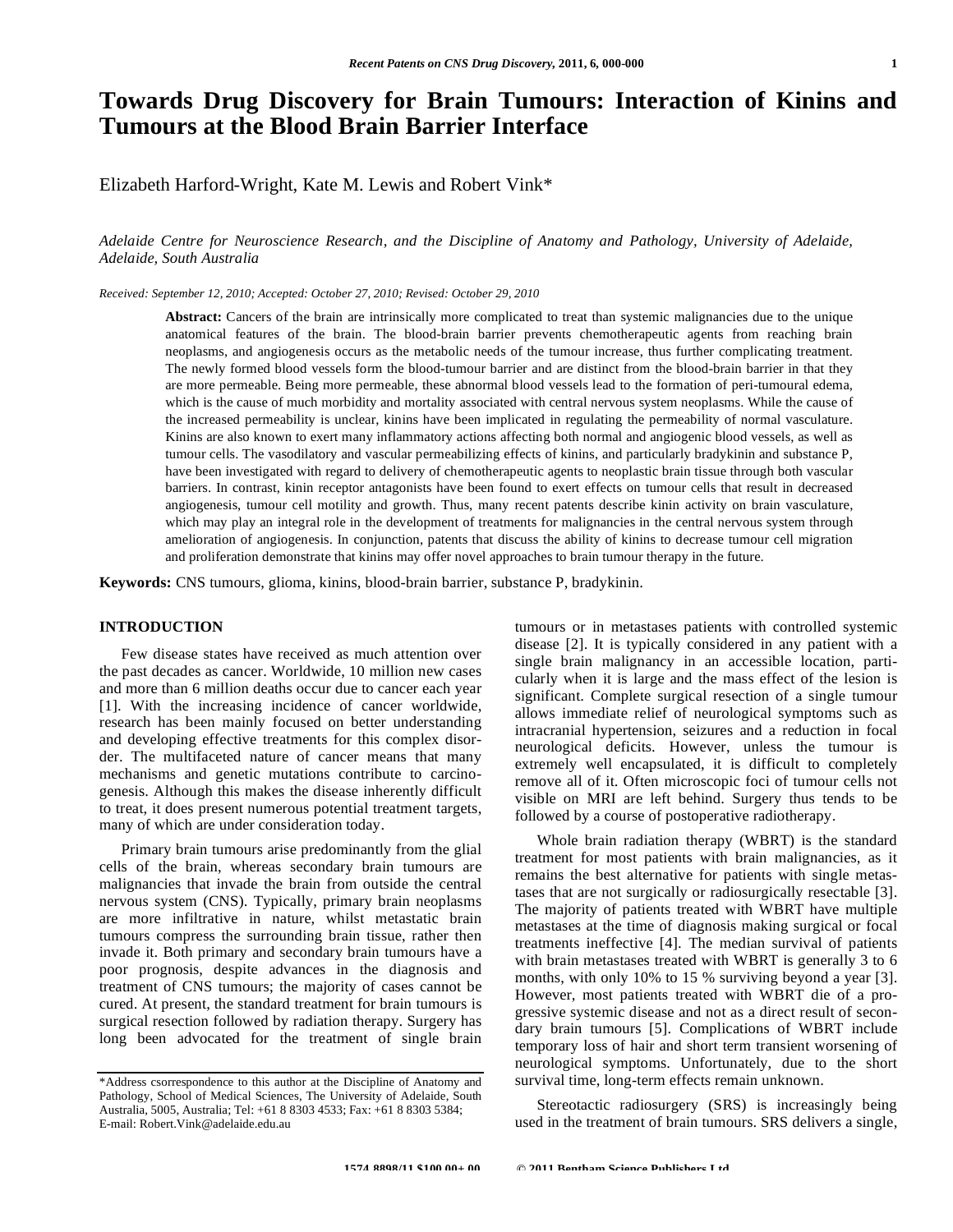relatively high dose of radiation to a tumour with great accuracy. It aims to maximize the dose to the tumour whilst minimizing the effect on surrounding tissue [2]. Typically, SRS is reserved for patients with between one and three cerebral tumours that are less than 3cm in diameter, highly radioresistant and which are unable to be surgically resected [6]. Large tumours or tumours with extensive edema have been found to be difficult to control with SRS because of a high risk of radiation associated necrosis or neurological deterioration at biologically effective doses [6]. Thus, more than one course of SRS is rarely administered to the same site because of the increased risk of radiation necrosis.

 Both primary and metastatic brain tumours are inherently difficult to treat by pharmacological means because the blood brain barrier (BBB) prevents most chemotherapeutic agents from reaching the cancerous tissue. In particular, brain metastases tend to respond poorly to chemotherapeutic agents, which may in part be due to the differences in chemosensitivity between primary and metastatic tumours. In metastases of previously treated tumours, clonal selection of chemoresistant tumour cells may already have occurred [7]. In small cell lung carcinoma, the response rate of cerebral metastases to chemotherapeutic agents without radiotherapy is only 53% when compared to a 79% response rate in the primary tumour [8]. Many methods of drug delivery that bypass the BBB and blood-tumour barrier have been investigated. Intraventricular administration of drugs is traumatic and further complicated by the blood cerebrospinal fluid barrier. Furthermore, intracerebral implants do not allow diffusion of medicants throughout the tumour, which is especially important for treatment of the highly infiltrative glioblastoma multiforme [9]. At present, arterial infusion of mannitol is used to create a controllable increase in BBB permeability and subsequent increase of drug delivery to tumours [10]. Mannitol causes the endothelial cells to shrink thereby disrupting the structure of the tight junctions and allowing spaces to form in between the cells [11]. However, this procedure not only allows entry of chemotherapeutic agents into the brain tumours, but also into the brain parenchyma, causing neural toxicity. In addition, this would increase the permeability of the BBB to larger blood proteins like albumin [12], which may result in further formation of brain edema and associated complications.

 Corticosteroids have remained the primary treatment of tumour-associated edema for the past 40 years. By reducing the permeability of a compromised BBB, corticosteroids effectively reduce edema. It has been suggested one of the mechanisms by which this occurs is due to inhibition of phospholipase  $A_2$ , an enzyme responsible for arachidonic acid release [13]. Arachidonic acid destabilizes membrane lysosomes and has a direct destabilizing effect on cerebral capillaries. Corticosteroids are also known to have the ability to reduce VEGF-induced BBB permeability, an action reversed by a glucocorticoid receptor antagonist [14]. Therefore corticosteroids may act to reduce the response of the cerebral capillary endothelial cells (CCEC) to VEGF or reduce the secretion of VEGF by tumour cells [14]. Nonetheless, the exact mechanism of action of corticosteroids is yet to be elucidated.

 Increasingly, research has been directed towards finding specific mediators that can be targeted in the treatment of cancer. Kinins and their receptors have been implicated in many aspects of cancer growth and progression, as well as in the development of cerebral edema. The revelation that bradykinin and tachykinin receptors are upregulated on brain tumour cells has stimulated research into the potential of kinin-mediated interventions in the treatment of brain malignancies. The aim of the current review is to give a broad outline of some of the kinin directed approaches to treating various aspects of CNS cancer. In particular, this review focuses on the interactions of kinins with the BBB and their role in neoplastic progression, as well as their potential for improving current treatments and developing novel interventions.

#### **THE BLOOD BRAIN BARRIER**

 Brain malignancies are inherently different to their systemic counterparts due to the unique microenvironment of this organ. Unlike other tissues the brain is surrounded by the protective BBB, lacks lymphatic drainage and is bathed in an interstitial fluid high in chloride [3]. Consequently, trials of novel cancer treatments often exclude CNS neoplasms due to the complicating factors associated with the BBB [15].

 The BBB is made up of brain capillary endothelial cells with tight junctions between them thus separating the blood within the cerebral capillaries from the brain parenchyma (Fig. **1**). It is a selective barrier, with nutrients such as glucose, amino acids, oxygen, carbon dioxide and some electrolytes passing through the endothelial cell membranes, while most other large molecules are excluded. It is, however, ineffective against lipophilic molecules like fatty acids that diffuse easily through the plasma membrane [16]. Macrophages are also able to infiltrate the brain parenchyma through an intact BBB that remains impermeable to many other solutes [17]. Finally, the barrier is also a dynamic system, the properties of which may change in response to external stimuli.

 It is generally accepted that opening of tight junctions, fenestrations, gap junctions and increases in pinocytotic vesicles are the basis for barrier permeability in brain tumours (see Fig. (**1**)) [18-20]. Typically, the breakdown is confined to the pathologic margins of the tumour (see Fig. (**2**)), with no morphological evidence of increased permeability of the peritumoural capillaries. Unfortunately, breakdown of the BBB is associated with the development of cerebral edema, a significant contributor to morbidity and mortality in patients with brain tumours [21, 22]. Despite this, the BBB has been found to be intact in all small brain metastasis and all secondary tumours with a diffuse growth pattern [23] in studies using the protein dye sodium fluorescein. Indeed, the permeability in these lesions was not increased when compared to normal tissue. Accordingly, it has been suggested that the integrity of the barrier around small metastatic lesions may be restored after passage of metastatic cells into the brain parenchyma [23].

 In the case of metastatic brain tumours these blood vessels do not retain the qualities of the BBB and have the characteristics of the tissue of origin [24]. Furthermore, the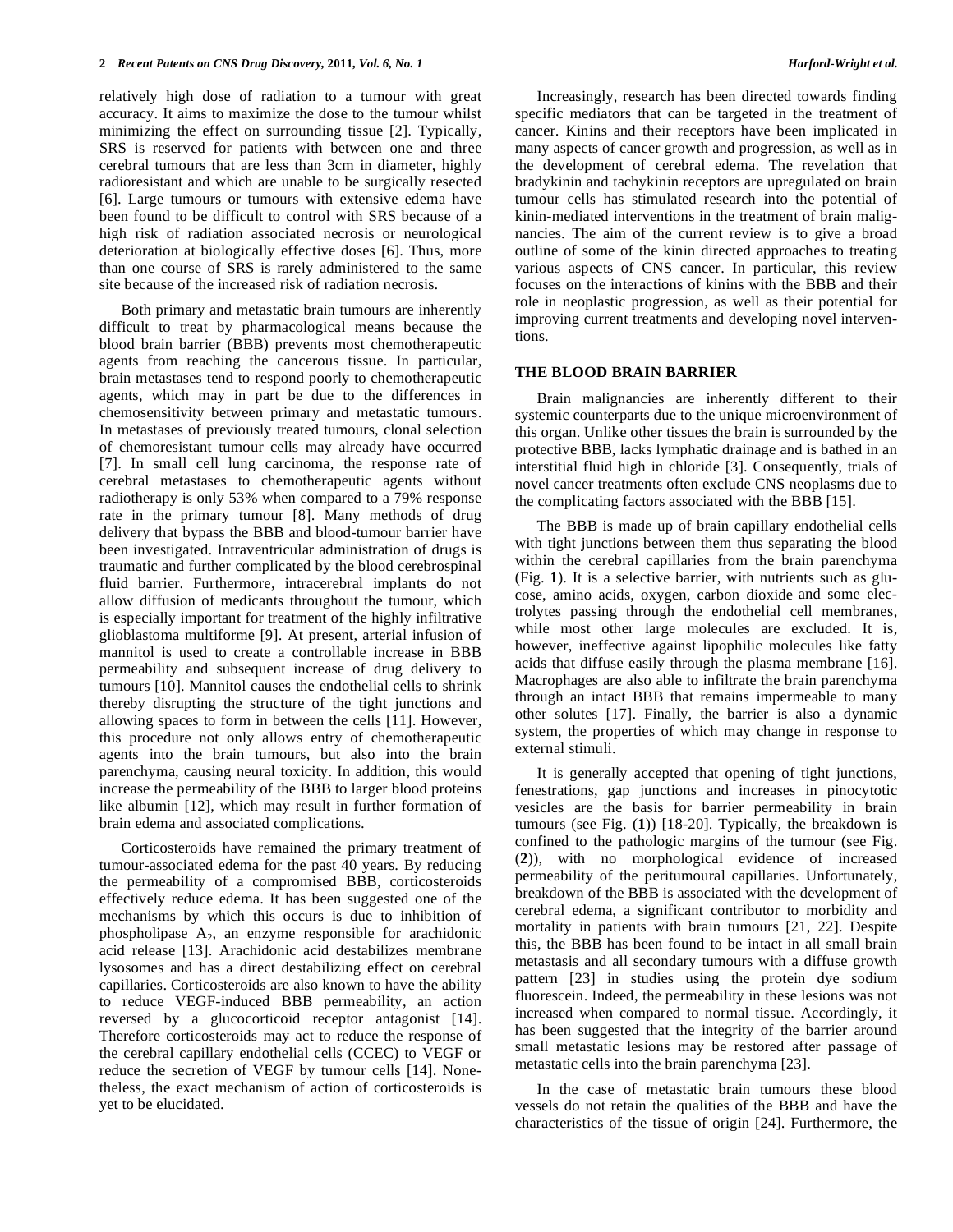

**Fig. (1). Blood Brain Barrier Structure. A**) Normal structure of the Blood Brain Barrier, **B**) as compared to the disrupted blood-brain barrier adjacent to tumours.



**Fig. (2). Albumin immunoreactivity following tumour cell inoculation. A**) Brain injected with culture medium (vehicle controls) reveals little albumin immunoreactivity indicating an intact blood-brain barrier. **B**) The brain from a tumour inoculated animal demonstrates increased albumin staining in the peritumoural region indicating increased permeability of the blood vessels.

rapid and continued proliferation of tumours means that angiogenic vessels formed within them are unable to go through a maturation phase. Consequently, the altered characteristics of the new tumour blood vessels do not resolve during this phase. Interestingly, some angiogenic vessels formed within brain tumours have been found to have altered reactions to vasoconstrictive agents, being insensitive to endothelin-1 and angiotensin II [25]. Tumour cell expression of vascular endothelial growth factor (VEGF) has been directly correlated with the rate of angiogenesis [26].

# **THE KININ FAMILY OF PEPTIDES**

 Kinins are peptide autocoids that have been implicated in a number of pathological processes. They include bradykinin, kallidin, tachykinins and urotensin 2, and their role in inflammation has been well established, including their ability to promote smooth muscle contraction, increase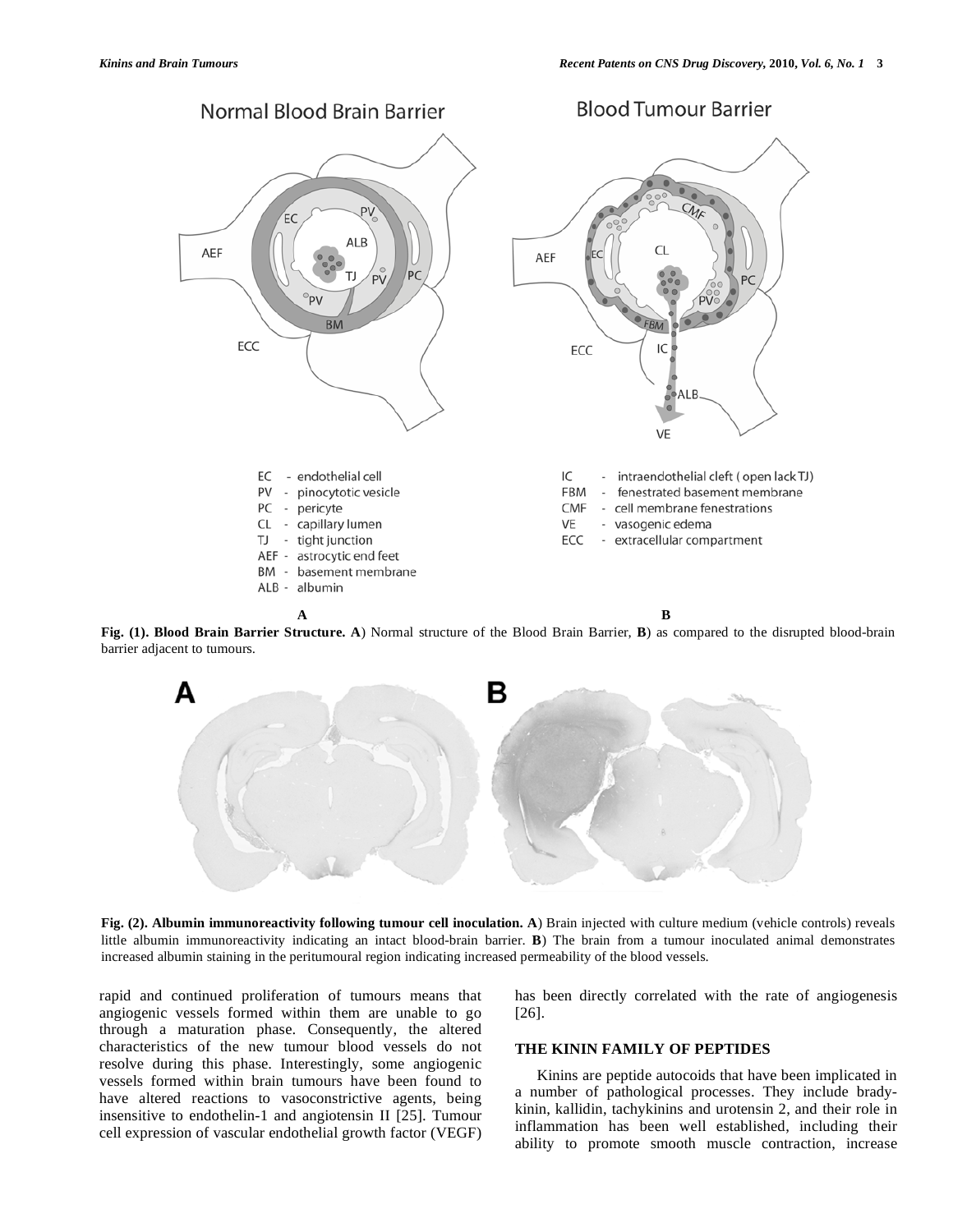vessel permeability, and promote vascular dilation and prostaglandin synthesis. Recent research has demonstrated that kinins also have proliferative and angiogenic effects, and thus may have a role in cancer growth and progression [27, 28]**.** In particular, the bradykinins and tachykinins have been the focus of much anti-cancer research.

 Two biochemical cascades produce the kinins bradykinin and kallidin, one occurring within the plasma whilst the other takes place in tissues [29]. In the blood plasma, kallikrein acts on high molecular weight kininogen (HMWK) to generate bradykinin, whilst in body tissues low molecular weight kininogen (LMWK) is converted to kallidin. HMWK and LMWK are derived from alternate splicing of a single gene [30], whilst the amino acid sequence of kallidin differs from bradykinin only by the addition of a lysine molecule at the N-terminus. Bradykinin and kallidin exert their effects *via* the B1 and B2 receptors, with bradykinins predominantly acting on the B2 receptor. Both receptors are G-protein coupled receptors that share a seven transmembrane domain [30], and while the B1 receptor is typically expressed in very low levels, it can be upregulated in inflammatory conditions by cytokines. Within the central nervous system (CNS), the bradykinins have been implicated in nociception as well as a number of neurological disorders including epilepsy, stroke and multiple sclerosis [31-34].

 Tachykinins are a group of small structurally related peptides characterized by the specific C-terminal sequence Phe-X-Gly-Lue-Met-NH2. The tachykinin family includes substance P (SP), neurokinin A (NKA) and neurokinin B (NKB) and are produced in both neuronal and glial cells of the CNS and peripheral nervous systems (PNS). The mammalian tachykinins are encoded for by two distinct genes, preprotachykinin A (PPTA) and preprotachykinin B (PPTB) [35]. Alternate splicing of the PPTA gene results in four different forms of mRNA:  $\alpha$ -PPT,  $\beta$ -PPT,  $\gamma$ -PPT and  $\delta$ -PPT [35]. The  $\alpha$ -PPT and  $\delta$ -PPT forms encode for SP alone, whilst  $\beta$ -PPT and  $\gamma$ -PPT encode both SP and NKA [36]. The PPTB gene gives rise to NKB and is expressed in the CNS but not in sensory neurons. Tachykinins are released from the ends of sensory nerve fibers and act on the transmembrane G-protein coupled receptors  $NK_1$ ,  $NK_2$  and  $NK_3$ to exert a myriad of effects. Although tachykinins demonstrate the ability to interact which each kind of receptor, SP, NKA and NKB preferentially bind to the  $NK_1$ ,  $NK_2$  and  $NK_3$ receptors, respectively. After binding with the appropriate ligand, tachykinin receptors undergo endocytosis, with chronic exposure of SP mediating  $NK_1$  receptor downregulation [37, 38]. Like the bradykinins, tachykinins have been implicated in a variety of conditions in the CNS including traumatic brain injury, stroke, Parkinson's disease and depression [39-43].

 The CNS contains all the components of the kallikreinkinin system [29] with both bradykinins and tachykinins of increasing interest in the setting of CNS tumours.

### **KININS IN BRAIN TUMOURS**

 Kinins and their receptors are thought to be heavily involved in the development and progression of many neoplasms, as they are able to generate biochemical pathways associated with acceleration of cell growth. With respect to

bradykinin, the B2 receptors are expressed in many tissue types under normal conditions, and a number of recent patents propose the use of B2 receptor antagonists in the treatment of cancer [44-47]. Indeed, these disclosures depict cancer as a bradykinin-mediated disease and accordingly propose B2 receptor antagonists for treatment of these disease processes, including glioma, astrocytoma and CNS metastases of lung and breast origin.

 Kallikrein has also been the subject of a number of recent patent disclosures, particularly since it has been associated with tumour progression. There are 15 known kallikrein genes located at chromosome 19q13.3, which is altered in many cancerous conditions including human astrocytomas [48]. More specifically, the tissue kallikrein 5 (KLK5) and kallikrein 7 to 15 genes have all been implicated in hormone dependent tumour development in the brain [49, 50]. Some specific kallikreins also have functions that are unrelated to the kallikrein-kinin system [51]. Both human kallikrein 6 (hK6) and human kallikrein 8 (hK8) are typically expressed in glial cells in normal brain tissue [52]. Kallikrein is known to be expressed in both breast and lung cancer, with 22-30% of patients diagnosed with breast cancer and 15% of people with lung cancer will have a brain metastasis at the time of diagnosis [53-55]. As a result, many patents have focused on the fact that kallikreins are differentially expressed in cancerous tissues and the potential benefits of using this marker for diagnostic and prognostic purposes [51, 56-58]. Recently, a patent filed by Ladner *et al*. [59] described a preventative method for reducing ischemia by administering a kallikrein inhibitory polypeptide**.**

 Tachykinins are known to have a stimulating or potentiating effect on lymphocyte proliferation and differentiation, cytokine secretion, and immunoglobulin production [60]. SP and  $NK<sub>1</sub>$  receptors have been implicated in numerous facets of cancer initiation and progression, with recent research linking the PPT-A gene and NK receptors in breast cancer development [61, 62]. Furthermore, examination of human gliomas has revealed a correlation between the increased density of  $NK_1$  receptors and the degree of tumour malignancy  $[63]$ . NK<sub>1</sub> receptors have also been identified in intratumoral and peritumoural blood vessels, suggesting a potential role for SP in tumour angiogenesis [64]. Consequently, there is now considerable interest in developing novel pharmaceutical agents that target SP receptors in order to attenuate progression of brain malignancies.

## **KININS IN TUMOUR PROGRESSION**

 The increased presence of kinins and their receptors within CNS malignancies has stimulated considerable interest in the potential role they play in cancer progression. Bradykinin B1 receptors have been implicated in tumour growth despite the fact that their expression is normally low [65, 66]. Indeed, many glioma, astrocytic tumours, lung cancer, melanoma and breast cancer cell types express B1 receptors [67-69] and they show an increase in migratory activity when exposed to bradykinin, most likely mediated through a COX-2 pathway [70, 71]. Furthermore, administration of a bradykinin agonist resulted in B1 mediated tumour cell growth and proliferation, which was abolished following treatment with a B1 receptor antagonist [72].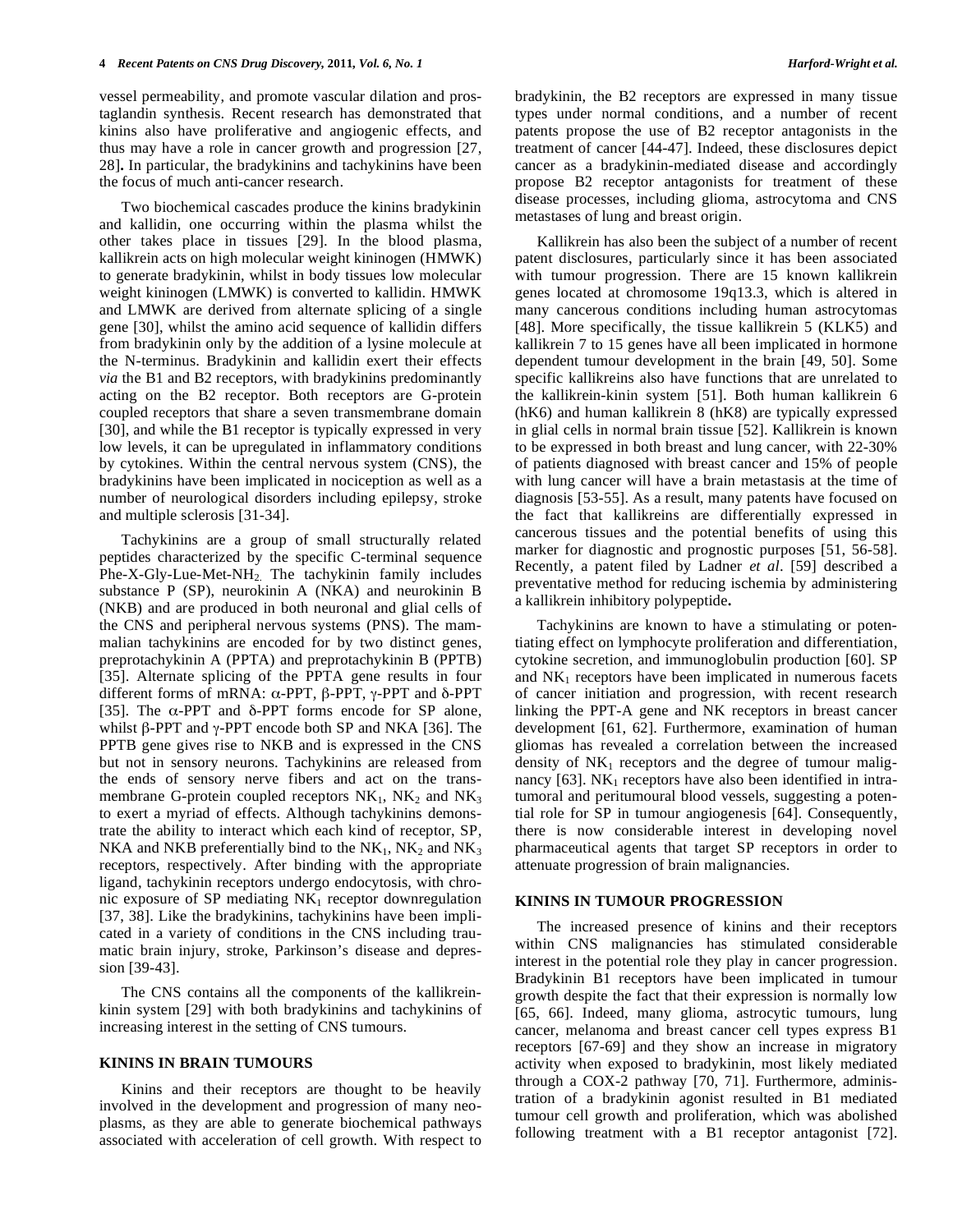Notably, the antagonist did not affect the basal level of proliferation seen before the application of the bradykinin agonist. Further supporting a role for bradykinin in tumour growth is the observation that B2 receptor antagonists are effective in reducing tumour growth and angiogenesis, but are not effective in rats unable to produce endogenous bradykinin [73]. Although both bradykinin B1 and B2 receptors are present on astrocytic tumour cells, B2 receptors are concentrated at the tumour border, whilst the B1 receptors are more ubiquitously expressed throughout the tumour [69]. As B1 receptors are more prevalent in tumour tissue compared with normal brain parenchyma, treatment with B1 antagonists is less likely to cause high levels of neuronal and glial toxicity.

 With respect to the tachykinins, human gliomas and malignant brain tumours have an increased expression of  $NK<sub>1</sub>$  receptors compared to the normal surrounding tissue [63]. SP can also increase tumour growth in a number of glial tumour cell lines; the presence of neurokinin receptors correlated with a SP and/or an NKA mediated increase in DNA synthesis and cellular proliferation [74, 75]. The high number of  $NK_1$  receptors increases the amount of mitotic signals directed at the tumour cell, which in turn counteracts the apoptotic pathways activated to remove mutated cells [60]. As such, the neoplastic cells are able to continue to divide and the disease allowed to progress. As SP is known to promote tumour cell growth, it was thought that this growth might be inhibited by administration of an  $NK_1$ antagonist, and indeed, administration of L-733,060 was found to inhibit the progression of  $NK_1$  expressing human glioma cancer cells [76]. Consequently, a number of patents have focused on the anti-proliferative properties of SP in brain tumour treatment [77, 78].

 Under normal physiological conditions, any cellular genetic damage activates one or more of the programmed cell death pathways. In order to avoid this, tumour cells must neutralize the multiple pathways leading to cell death. It has been suggested that the increase in the expression of  $NK<sub>1</sub>$ receptors may play a role in the malignant cell's evasion of apoptosis [60]. Such increased expression makes tumour cells highly dependent on SP stimuli, a known potent mitotic signal that counteracts the different death signal pathways [60, 79]. Consistent with this, it has been reported that

administration of an  $NK_1$  antagonist for two weeks in a nude mice model of cancer effectively inhibited tumour growth [80]. Blockade of the  $NK_1$  receptor caused the cells to become more receptive to apoptotic death signals and die. Similarly, administration of the B2 receptor antagonist B204 showed 100% tumour growth inhibition in a model of small cell lung carcinoma, presumably by inducting apoptosis [46, 81].

 Aside from mitogenic activity, the kinin SP is known to stimulate the release of cytokines [62]. Cytokines are involved in the communication between cells, coordinating cell growth and maturation, wound healing, the immune responses and contributing to neoangiogensis [82]. Tumour cells have the ability to secrete and produce cytokines, and thus support their own growth and facilitate metastatic spread. Such cytokine release from malignant cells may also induce normal cells to synthesize additional cytokines to further tumour progression [82]. Leukemia inhibiting factor (LIF) is a neuropoietin cytokine responsible for neurogenesis and neuronal differentiation and is able to stimulate glioma proliferation by induction of  $SP$  and  $NK_1$  receptor expression [83]. LIF is produced and released by neuronal cells following proinflammatory cytokines leading to increased SP production and  $NK_1$  expression [84].

# **KININS & ANGIOGENESIS**

 It has been well established that tumour growth is dependent upon angiogenesis, with any increase in tumour growth requiring a corresponding increase in vascular growth [85]. Tumour angiogenesis is an uncontrolled process, which is potentiated by interactions between numerous mediators and cytokines with both pro and anti-angiogenic activity [85]. As kinins are known to significantly effect vasculature, it follows that they may also have a role in tumour angiogenesis and tumour growth as detailed in Table **1**.

 Hypoxia often results within rapidly growing tumours where angiogenesis does not occur sufficiently to meet the increased metabolic demand. This would stimulate bradykinin release, which in turn, elicits an angiogenic response *via* activation of VEGF [86]. It has been suggested that tumour growth and angiogenesis is mediated by B2 rather

|  | Table 1. Kinin Actions on Tumour Cells and the Blood-tumour Barrier. |  |  |  |  |
|--|----------------------------------------------------------------------|--|--|--|--|
|--|----------------------------------------------------------------------|--|--|--|--|

| <b>Kinins</b> | <b>Actions on Tumor Cells</b>                                                                                                                                                                                           | <b>Actions on the Blood-Tumor Barrier</b>                                                                                                                               |  |
|---------------|-------------------------------------------------------------------------------------------------------------------------------------------------------------------------------------------------------------------------|-------------------------------------------------------------------------------------------------------------------------------------------------------------------------|--|
| Bradykinin    | Acts on B1 and B2 receptors to increase tumour growth<br>B1 and B2 receptors differentially expressed by tumour<br>cells; the blocking of these receptors leads to decreased<br>mitogenesis and in some cases apoptosis | Increase permeability for chemotherapy delivery to tumour cells<br>Blocking B1 or B2 receptors may reduce angiogenesis depending<br>on the level of receptor expression |  |
| Substance P   | Acts on $NK_1$ receptors to increase tumour cell mitogenesis<br>and migration<br>NK <sub>1</sub> receptors expressed by some tumour cells, the<br>blockade of which results in tumour cell apoptosis                    | NK <sub>1</sub> receptors expressed on tumour blood vessels, where<br>Substance P acts to increase angiogenesis                                                         |  |
| Kallikreins   | Expression may be altered in tumour cells, which is useful<br>as a diagnostic tool                                                                                                                                      | Inhibit endothelial cell migration and thus angiogenesis                                                                                                                |  |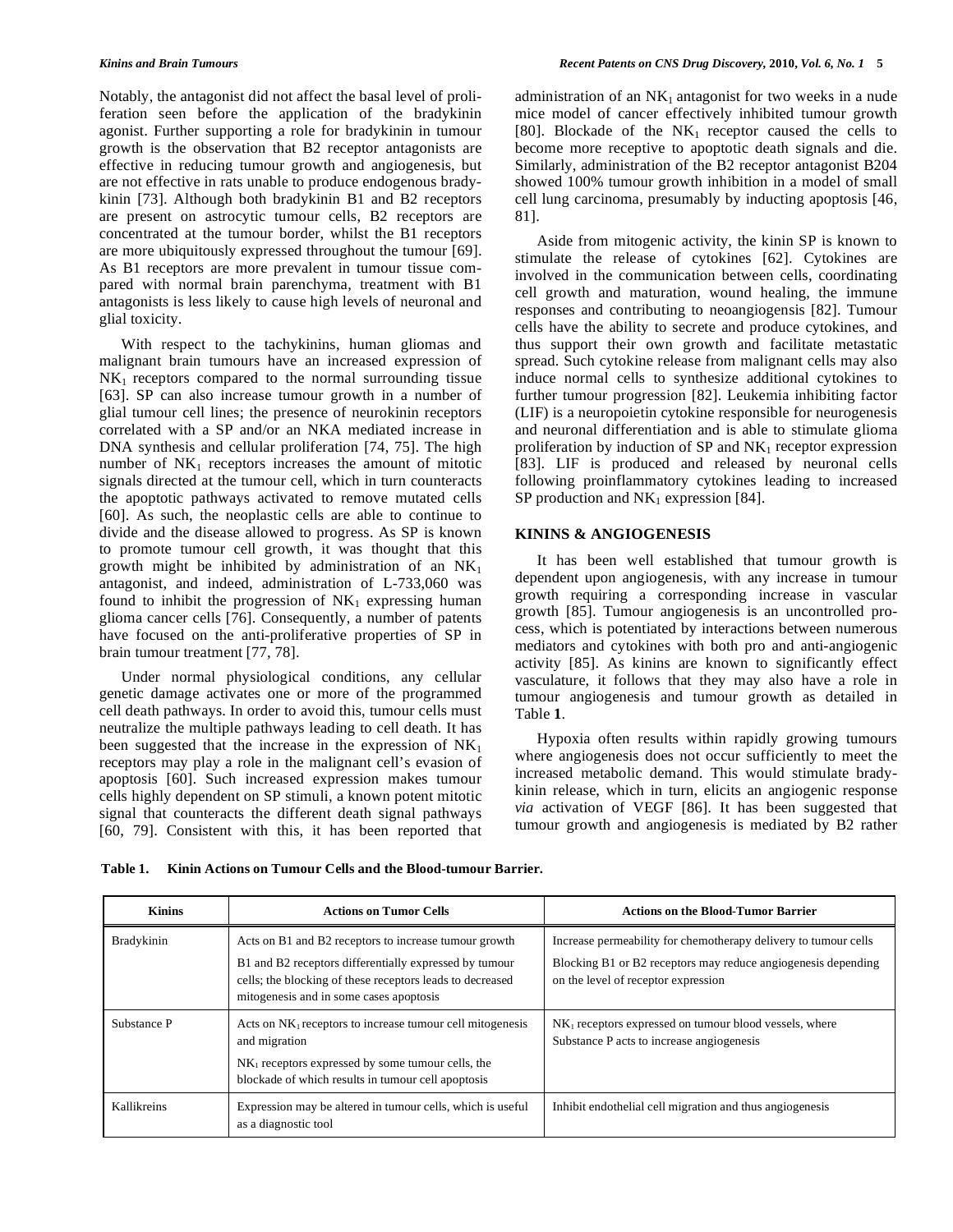than B1 receptors, as treatment with a B2 antagonist resulted in reduced tumour mass in a mouse S-180 sarcoma model, whilst B1 antagonism did not [87]. In contrast, B1 receptor antagonists and not B2 receptor antagonists were effective in suppressing blood vessel growth in an alternative model of angiogenesis [88]. It may be that the differential effect of endogenous bradykinin is dependent upon the relative levels of B1 receptor upregulation in the different models of cancer.

 Kallikreins, particularly human kallikrein 3 (hK3), have been identified as inhibitors of endothelial cell migration and proliferation and subsequently angiogenesis *in vitro* and *in vivo* [89]. Thus, they may be a useful treatment for cancers that rely on angiogenesis for expansion of tumour mass. Different kalikreins can also be used in combination with each other to produce the desired anti-angiogenic effect, with human kallikrein (hK5), human kallikrein 6 (hK6), human kallikrein 10 (hK10) and human kallikrein 13 (hK13) suppressing capillary formation when applied together, at doses that had no effect when administered individually [90].

 With respect to the tachykinins, an increase in SP receptors has been demonstrated in tumoral and peritumoural vessels in glioblastomas, which is thought to be significant due to the known vasodilative and angiogenic effects of SP [63]. Thus, SP may play a major role in development of tumour stroma and facilitate tumoral blood supply. Indeed, SP was found to enhance capillary growth *in vivo*, an effect that was abolished following administration of a  $NK<sub>1</sub>$ antagonist [64]. Furthermore, SP has the ability to enhance capillary growth, stimulate migration and proliferation of some types of endothelial cells, thus enhancing the angiogenic process in human tumours [85].

## **KININS IN PERITUMOURAL EDEMA**

 Peritumoural edema is a common symptom of brain tumours and is the cause of much morbidity and mortality. Edema in the brain is typically vasogenic in nature and results from a compromised BBB. Vasogenic edema is characterised by the abnormal increase in the volume of interstitial fluid and may be attributed to increased blood pressure, increased capillary permeability and decreased plasma protein concentration within the capillaries [22]. Furthermore, it is thought that vasogenic edema may provide a favourable environment for the proliferation of malignant cells [22].

 Peritumoural edema is known to have local effects such as impairment of microcirculation, expansion of extracellular space and abnormalities in the fluid microenvironment, all of which may influence the structure and function of normal brain cells [22]. Edematous fluid accumulates rapidly around aggressive brain tumours [91]. Once excess extracellular fluid accumulates, mechanisms must exist to allow absorption so that the rate of fluid formation and absorption are equal. Edematous fluid is absorbed by transependymal flow into the ventricles, and interstitial proteins are phagocytosed by astrocytes and microglia, which results in the erosion of the osmotic gradient in the extracellular space and subsequent fluid absorption into microvessels [16].

 Upregulation of the expression of water channel proteins is also associated with enhanced edematous fluid absorption. Aquaporins (AQPs) are a family of molecular water channels that are membrane spanning proteins expressed on the plasma membranes of many cells involved in water transport [92]. In particular, AQP-4 and AQP-1 are found in high concentration in brain tissue and are thought to be associated with alterations to normal brain water homeostasis. AQP-4 is abundant on the astrocytic foot processes near blood vessels, and as a bidirectional water channel, it is able to facilitate or reduce edema formation [92]. In rats, the AQP-4 channels are expressed in perimicrovessel astrocyte foot processes and alterations to AQP-4 are associated with disturbances to normal brain water homeostasis [93]. In addition, the pattern of expression of AQP-4 is correlated with BBB permeability and has been found to be upregulated in edematous astrocytomas, meningiomas and metastatic tumours, with a significant correlation between their expression level and edema [92, 94].

 AQP-1 has also been implicated in peritumoural edema. When both melanoma tumour cells and breast cancer cells were transfected with AQP-1 and injected into the vasculature of mice, there was an increase in membrane permeability by 5-10 fold [95]. Furthermore, expression of AQP-1 increased the rate of tumour cell extravasation into lung tissue by 1.5 fold [95]. Deletion of AQP-1 has also been reported to result in less endothelial cell migration, and thus angiogenesis [96]. Although somewhat unclear, any AQP-1 enhanced migration may be mediated, in part, by the unequal rates of osmotic water flow across the membrane of the migrating cell, propelling the cell towards hypo-osmolality and augmenting the actions of the actin cytoskeleton [95, 96].

 Tachykinins are also known to contribute to cerebral edema in a number of brain pathologies through a process known as neurogenic inflammation. Neurogenic inflammation is characterised by fluid movement from cerebral vasculature into the intercellular space as a result of vasodilation and plasma extravasation [97]. In a model of traumatic brain injury, depletion of sensory neuropeptides with capsaicin completely attenuated the changes in BBB permeability and subsequent post-traumatic edema formation [98]. Subsequent reports demonstrated that an upregulation of perivascular SP occurs after injury, which is associated with increased BBB permeability and the development of cerebral edema [99]. Moreover, administration of an  $NK<sub>1</sub>$ antagonist was shown to attenuate these increases [99]. Similarly, bradykinin has been shown to perpetuate cerebral edema in ischemic stroke, reperfusion injury and TBI [100, 101]. Blocking both B2 and B1 receptors has been effective in ameliorating increases in BBB permeability and in reducing edematous fluid accumulation in a model of ischemia and reperfusion injury, with B2 receptor blockade being the most effective of the two treatments [101]. Equally, B2 receptor knockout mice showed significantly decreased brain edema, contusion size and improved functional outcome 7 days after controlled cortical impact, when compared to their wild type counterparts [100]. Accordingly, it has been proposed that these peptide mediators of vascular permeability may play a critical role in the development of pertumoural edema [22].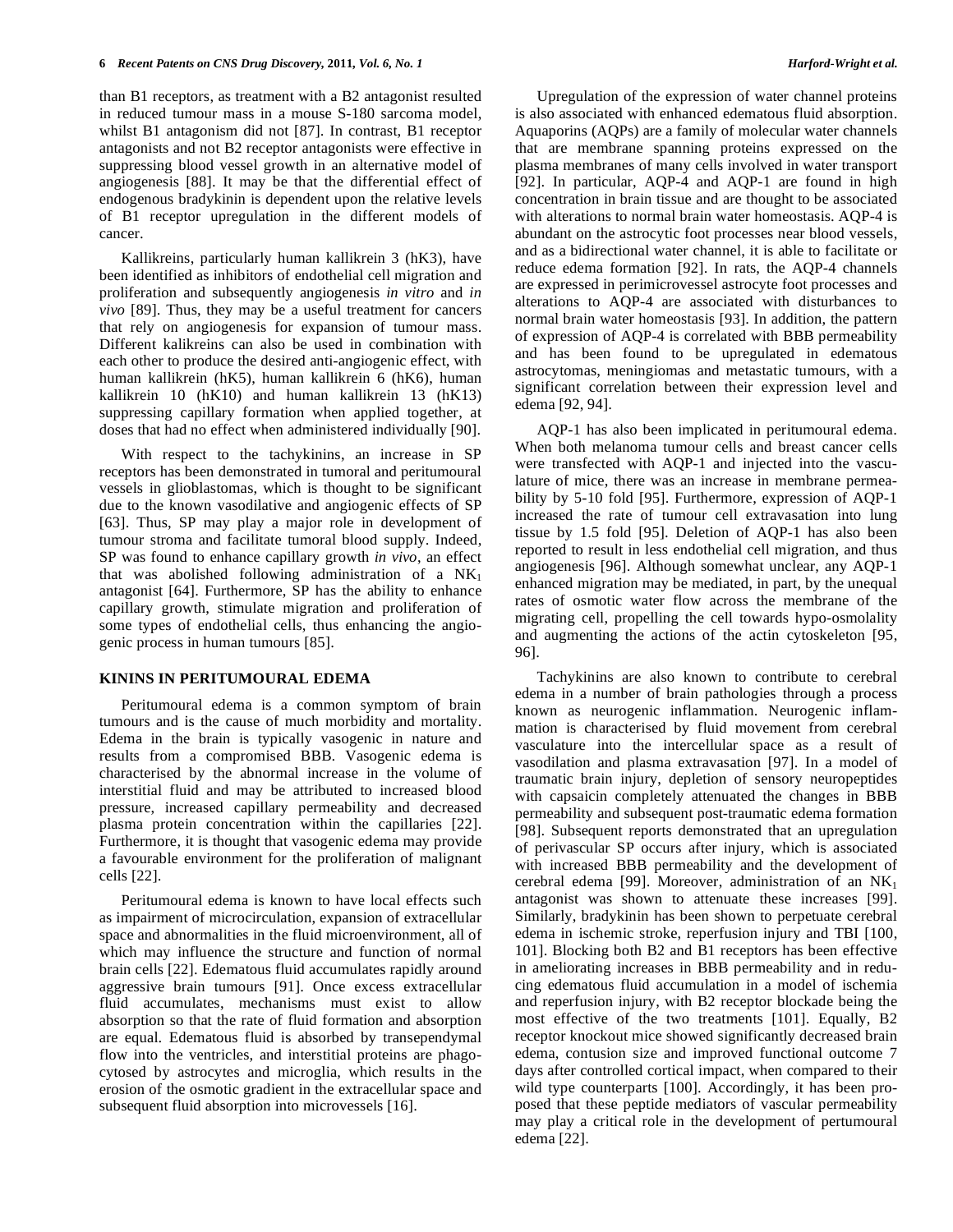# **KININS & CURRENT TREATMENTS**

 As previously discussed, the use of chemotherapeutic agents in the treatment of brain tumours can be challenging due to the protective nature of the BBB. Accordingly, there has been considerable interest in the use of kinin agonists to aid in the delivery of chemotherapeutic agents to brain tumours. Bradykinin is known to reduce cerebral blood flow and increase BBB permeability through increased pinocytotic activity in cerebral endothelial cells and opening of tight junctions [102]. However, bradykinin is degraded on the order of seconds by kinases in the blood. Consequently, its actions are short lived and lead to a refractory period in which B2 receptors are internalised and bradykinin no longer affects the blood-tumour barrier [103]. Thus, non-peptide bradykinin agonists have been developed to allow for a longer period of action [103]. The intravenous administration of bradykinin agonists allows low dose intermittent infusions over a long period of time, thereby prolonging action. Additionally, if patient sensitivity occurs, the infusion can be easily terminated. However, it should be noted that due to the integral role of bradykinin in blood pressure, intravenous bradykinin administration could result in an adverse hypotensive outcome [9].

 In contrast with this overall increase in BBB permeability, the patent disclosure by Black *et al.* [104] reported that carotid artery infusion of bradykinin or a bradykinin agonist selectively increases the permeability of the abnormal blood vessels of the blood-tumour barrier. Experimental treatment with a bradykinin agonist and the chemotherapeutic agent cisplatin resulted in an increase in survival in brain tumour subjects when compared to cisplatin treatment alone [105]. Similar results were observed in glioma bearing rats treated with a different bradykinin agonist and a chemotherapeutic agent [106]. Some variability in response to bradykinin treatment has been noted with different administrative routes, although this may be due to differences in B2 receptor density in the angiogenic blood vessels within brain tumours. Expression of B2 receptors in gliomas corresponds with the grade of tumour and subsequent degree of blood-tumour barrier opening [107]. The mechanism of bradykinin-induced increase in blood-tumour barrier permeability is most likely through the actions of nitric oxide (NO), cyclic guanosine monophosphate (cGMP) and calcium dependant potassium channels [108-110].

 Subsequent studies have moved away from looking at bradykinin agonists, which have broad vascular effects, to investigating more specific downstream bradykinin initiated events. In order to eliminate side effects, calcium activated potassium channels, cGMP and nitric oxide synthase have been investigated as potential targets for refinement of bradykinin mediated effects on CNS tumour vasculature. In pathological tissues, bradykinin increases production of cGMP resulting in increased microvessel permeability [109]. Simultaneous administration of GMP phosphodiesterase inhibitors and bradykinin agonists allows for a further and more prolonged increase in permeability of abnormal vessels, beyond that seen with the bradykinin agonist alone [111]. Vardenafil, which blocks the phosphodiesterase-5 (PDE5) mediated increase in cGMP, increases the concentration of vesicles in brain tumour endothelial cell cytoplasm, but has no effect on the degree of opening of the tight junctions between these cells [109]. Treatment of brain tumour bearing mice with vardenafil along with the chemotherapeutic agent herceptin, resulted in 20% longer survival and than herceptin alone [112]. A further advantage of vardenafil is that it can be administered orally.

 Bradykinin is thought to increase calcium levels, *via* stimulation of B2 receptors, and thus activate calcium dependant potassium channels and nitric oxide synthase. Notably, increased expression of calcium dependant potassium channels has been demonstrated in brain tumours [110]. Exposure to bradykinin causes in an increase in calcium flux resulting in loosening of tight junctions and an increase in pinocytotic activity [110]. However, bradykinin has been recently implicated in side effects that include reduced cerebral blood flow due to excessively low blood pressure and associated brain edema. Therefore, the use of potassium channel agonists other than bradykinin has been patented [113]. The effect of calcium activated potassium channel agonists on the vessels of the blood-tumour barrier lasts three times longer than that elicited by application of a bradykinin agonist to the same system [110]. Another patent disclosure describes the use of a potassium channel agonists to induce selective apoptosis in glioma cells, leaving normal brain cells unaffected [114]. A more recent invention relates to ATPdependent potassium channel agonists, which have been found to possess anti-neoplastic properties. The inventors suggest that administration of this drug may be associated with prolonged survival time of cancer patients [115].

 Radiotherapy is currently the standard treatment following surgery for brain tumours. Radiopharmaceuticals are highly specific drugs that contain atoms of a radioactive element, and deliver relatively high doses of ionizing radiation to disease sites. The success of peptide receptor radiotherapy in somatostatin receptor positive cancers has led to the development of this treatment targeting other peptides known to have increased expression in other cancers [116, 117]. Recently, Merlo *et al.* [118] have disclosed the use of SP as a radiopharmaceutical in the diagnosis and treatment of cerebral malignancies. Numerous studies have demonstrated increased expression of the NK1 receptor expressed in cerebral tumours, as well as in the tumoural and peritumoural vessels [63, 79, 118]. Another approach uses SP as a radiopharmaceutical in combination with surgery to further improve outcome. The purpose of a study by Cordier *et al.* [119] was to reduce and define the main glioma tumour mass, whilst targeting tumour cells in adjacent areas prior to surgery. In subjects that received intratumoural injections of radiolabelled SP, the extent of tumour resection was in the range of 90 to 100%. Higher extent of resection has been shown to positively correlate with a prolonged time to recurrence [119] and thus, may provide a novel treatment that can be used in conjunction with the conventional treatments for brain tumours. Another novel invention was presented recently by Schoor *et al*. [120] related to immunotherapeutic peptides and their use for the treatment of glioblastoma. The inventors reveal that a composition of tumour-associated peptides can be used in conjunction with anti-cancer vaccines to elicit an anti-tumour response.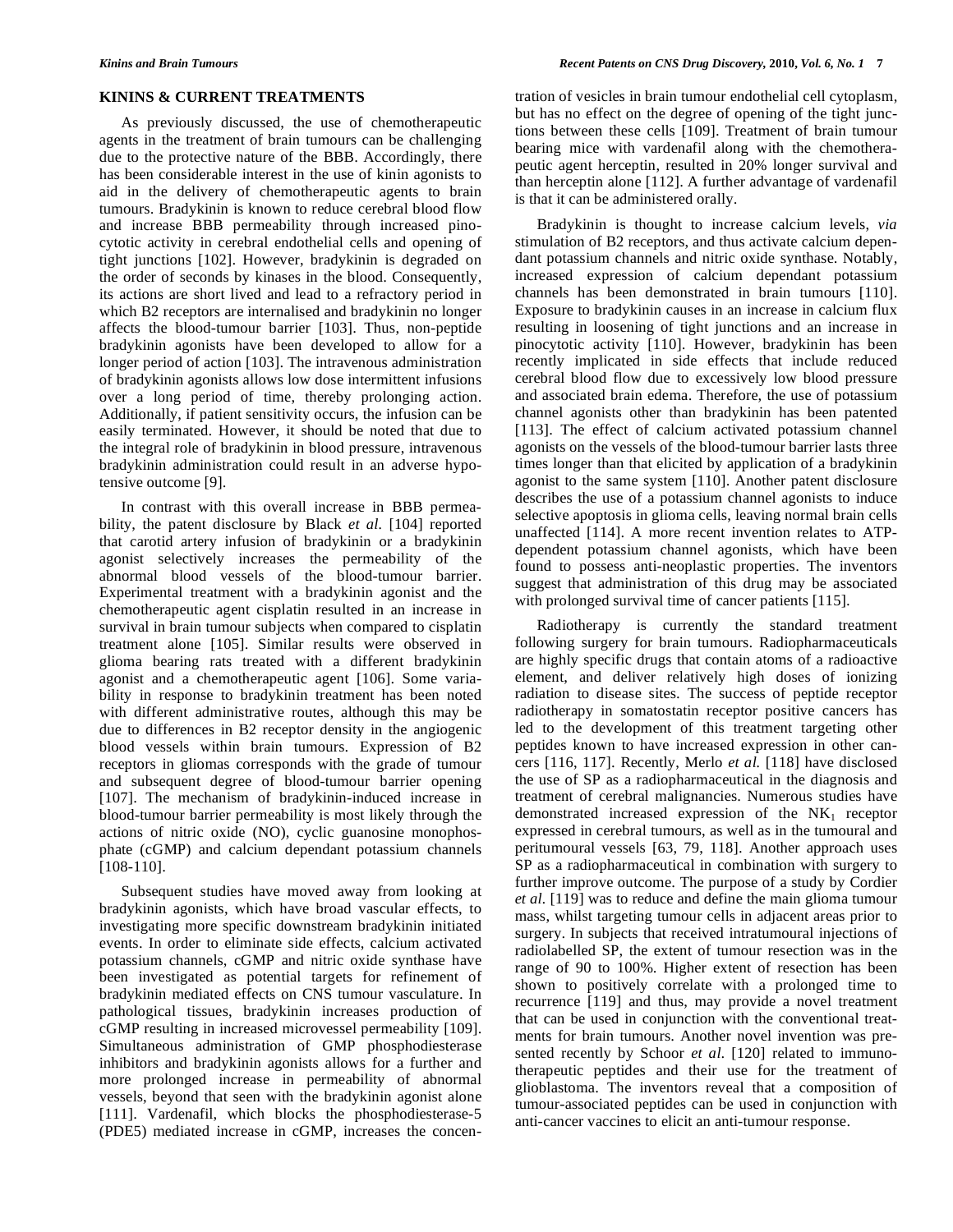## **CURRENT & FUTURE DEVELOPMENTS**

 Research over the past decade has emphasized the importance of peptide receptor expression in various human cancers. Cancer is a complex and multifaceted disorder with many mechanisms and processes contributing to its development. Accordingly, there are numerous points of potential interventions, as well as many markers of malignancy. The revelation that kinin receptors are upregulated in brain tumours may present new avenues for the development of clinical interventions. Furthermore, the implication that brain tumour interactions with the blood-brain barrier may be mediated, at least in part, by kinins have led to important developments in anti-angiogenic treatments and methods to aid drug delivery to brain tumours. Interestingly, current research has moved away from using kinin agonists to aid drug delivery to the brain and is now focusing on the downstream events mediated by the kinin system as potential treatment targets for improved chemotherapeutic delivery. As the kinin system produces a variety of different effects, by targeting more specific molecules only the blood tumour barrier will be affected and deleterious side effects may be minimised. Furthermore, future research should be directed towards clarifying the role of the  $B_1$  and  $B_2$  receptors in angiogenesis and tumour growth, as the evidence in the literature for the role of each receptor remains somewhat contradictory.

### **ACKNOWLEDGEMENTS**

 Supported, in part, by the Neurosurgical Research Foundation (Adelaide). We thank Tavik Morgenstern for designing the biomedical illustration.

# **CONFLICT OF INTEREST**

Authors do not have any conflicts of interest.

#### **REFERENCES**

- [1] World Health Organization. National Cancer Control Programmes: Policies and Managerial Guidelines. Geneva, Switzerland: World Health Organization 2002.
- [2] Bafaloukos D, Gogas H. The treatment of brain metastases in melanoma patients. Cancer Treat Rev 2004; 30: 515-20.
- [3] Greenberg HS, Chandler, WF, Sandler HM. Brain Tumours. New York: Oxford Univerity Press 1999.
- [4] Patchell RA, Tibbs PA, Walsh JW, Dempsey RJ, Maruyama Y, Kryscio RJ*, et al.* A randomized trial of surgery in the treatment of single metastases to the brain. N Engl J Med 1990; 322: 494-500.
- [5] Berk L. An overview of radiotherapy trials for the treatment of brain metastases. Oncology 1995; 9: 1205-12.
- [6] Ranjan T, Abrey LE. Current management of metastatic brain disease. Neurotherapeutics 2009; 6: 598-603.
- [7] Regina A, Demeule M, Laplante A, Jodoin J, Dagenais C, Berthelet F*, et al.* Multidrug resistance in brain tumors: Roles of the bloodbrain barrier. Cancer Metastasis Rev 2001; 20: 13-25.
- [8] Twelves CJ, Souhami RL, Harper PG, Ash CM, Spiro SG, Earl HM*, et al.* The response of cerebral metastases in small cell lung cancer to systemic chemotherapy. Br J Cancer 1990; 61: 147-50.
- [9] Black KL, Ningaraj NS. Modulation of brain tumor capillaries for enhanced drug delivery selectively to brain tumor. Cancer Control 2004; 11: 165-73.
- [10] Neuwelt EA, Barnett PA, McCormick CI, Remsen LG, Kroll RA, Sexton G. Differential permeability of a human brain tumor xenograft in the nude rat: Impact of tumor size and method of administration on optimizing delivery of biologically diverse agents. Clin Cancer Res 1998; 4: 1549-55.
- [11] Farkas A, Szatmari E, Orbok A, Wilhelm I, Wejksza K, Nagyoszi P*, et al.* Hyperosmotic mannitol induces Src kinase-dependent phosphorylation of beta-catenin in cerebral endothelial cells. J Neurosci Res 2005; 80: 855-61.
- [12] Kroll RA, Pagel MA, Muldoon LL, Roman-Goldstein S, Fiamengo SA, Neuwelt EA. Improving drug delivery to intracerebral tumor and surrounding brain in a rodent model: A comparison of osmotic versus bradykinin modification of the blood-brain and/or bloodtumor barriers. Neurosurgery 1998; 43: 879-86.
- [13] Ohnishi T, Sher PB, Posner JB, Shapiro WR. Capillary permeability factor secreted by malignant brain tumor. Role in peritumoral brain edema and possible mechanism for anti-edema effect of glucocorticoids. J Neurosurg 1990; 72: 245-51.
- [14] Heiss JD, Papavassiliou E, Merrill MJ, Nieman L, Knightly JJ, Walbridge S*, et al.* Mechanism of dexamethasone suppression of brain tumor-associated vascular permeability in rats. Involvement of the glucocorticoid receptor and vascular permeability factor. J Clin Invest 1996; 98: 1400-8.
- [15] Puduvalli VK. Brain metastases: Biology and the role of the brain microenvironment. Curr Oncol Rep 2001; 3: 467-75.
- [16] Thapar K, Rutka JT, Laws ER. Brain Edema, Increased Intracranial Pressure, Vascular Effects, and other Epiphenomena of Human Brain Tumours. Brain Tumours: An Encyclopedic Approach. Edinburgh: Churchill Livingston 1995: 163-90.
- [17] Schackert G, Simmons RD, Buzbee TM, Hume DA, Fidler IJ. Macrophage infiltration into experimental brain metastases: Occurrence through an intact blood-brain barrier. J Natl Cancer Inst 1988; 80: 1027-34.
- [18] Strugar J, Rothbart D, Harrington W, Criscuolo GR. Vascular permeability factor in brain metastases: Correlation with vasogenic brain edema and tumor angiogenesis. J Neurosurg 1994; 81: 560-6.
- [19] Shibata S. Ultrastructure of capillary walls in human brain tumors. Acta Neuropathol 1989; 78: 561-71.
- [20] Hirano A, Matsui T. Vascular structures in brain tumors. Hum Pathol 1975; 6: 611-21.
- [21] Criscuolo GR. The genesis of peritumoral vasogenic brain edema and tumor cysts: A hypothetical role for tumor-derived vascular permeability factor. Yale J Biol Med 1993; 66: 277-314.
- [22] Zhang M, Olsson Y. Hematogenous metastases of the human brain- -characteristics of peritumoral brain changes: A review. J Neurooncol 1997; 35: 81-9.
- [23] Zhang RD, Price JE, Fujimaki T, Bucana CD, Fidler IJ. Differential permeability of the blood-brain barrier in experimental brain metastases produced by human neoplasms implanted into nude mice. Am J Pathol 1992; 141: 1115-24.
- [24] Long DM. Capillary ultrastructure in human metastatic brain tumors. J Neurosurg 1979; 51: 53-8.
- [25] Andrade SP, Beraldo WT. Pharmacological reactivity of neoplastic and non-neoplastic associated neovasculature to vasoconstrictors. Int J Exp Pathol 1998; 79: 425-32.
- [26] Yano S, Shinohara H, Herbst RS, Kuniyasu H, Bucana CD, Ellis LM, *et al.* Expression of vascular endothelial growth factor is necessary but not sufficient for production and growth of brain metastasis. Cancer Res 2000; 60: 4959-67.
- [27] Silvestre JS, Bergaya S, Tamarat R, Duriez M, Boulanger CM, Levy BI. Proangiogenic effect of angiotensin-converting enzyme inhibition is mediated by the bradykinin B(2) receptor pathway. Circ Res 2001; 89: 678-83.
- [28] Duchene J, Schanstra JP, Pecher C, Pizard A, Susini C, Esteve JP, *et al.* A novel protein-protein interaction between a G proteincoupled receptor and the phosphatase SHP-2 is involved in bradykinin-induced inhibition of cell proliferation. J Biol Chem 2002; 277: 40375-83.
- [29] Walker K, Perkins M, Dray A. Kinins and kinin receptors in the nervous system. Neurochem Int 1995; 26: 1-16.
- [30] Rodi D, Couture R, Ongali B, Simonato M. Targeting kinin receptors for the treatment of neurological diseases. Curr Pharm Des 2005; 11:1313-26.
- [31] Calixto JB, Medeiros R, Fernandes ES, Ferreira J, Cabrini DA, Campos MM. Kinin B1 receptors: Key G-protein-coupled receptors and their role in inflammatory and painful processes. Br J Pharmacol 2004; 143: 803-18.
- [32] Pereira MG, Gitai DL, Paco-Larson ML, Pesquero JB, Garcia-Cairasco N, Costa-Neto CM. Modulation of B1 and B2 kinin receptors expression levels in the hippocampus of rats after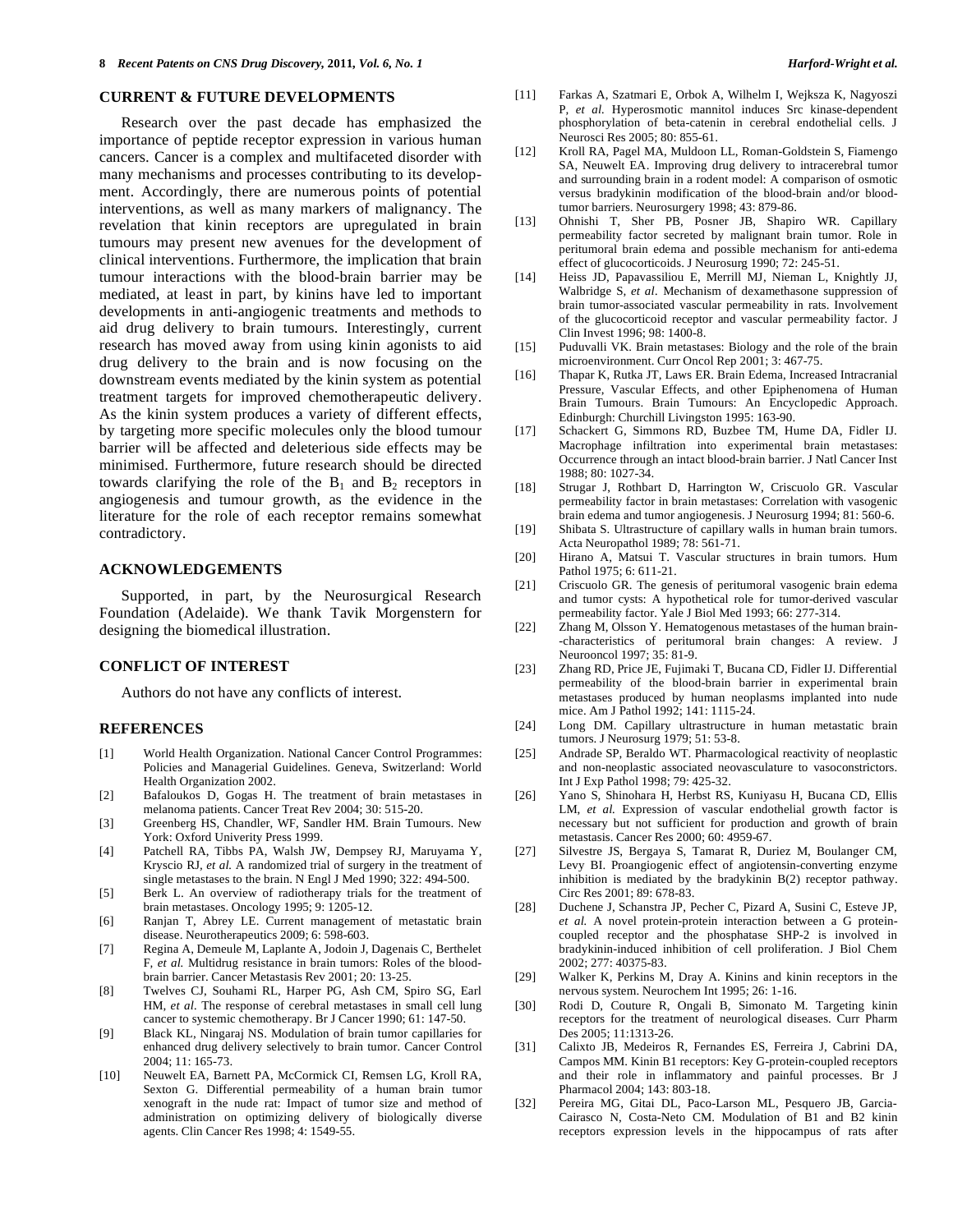audiogenic kindling and with limbic recruitment, a model of temporal lobe epilepsy. Int Immunopharmacol 2008; 8: 200-5.

- [33] Francel PC. Bradykinin and neuronal injury. J Neurotrauma 1992; 9 (Suppl 1): S27-45.
- [34] Prat A, Biernacki K, Saroli T, Orav JE, Guttmann CR, Weiner HL, *et al.* Kinin B1 receptor expression on multiple sclerosis mononuclear cells: Correlation with magnetic resonance imaging T2-weighted lesion volume and clinical disability. Arch Neurol 2005; 62: 795-800.
- [35] Hokfelt T, Pernow B, Wahren J. Substance P. A pioneer amongst neuropeptides. J Intern Med 2001; 249: 27-40.
- [36] Schaffer M, Beiter T, Becker HD, Hunt TK. Neuropeptides: Mediators of inflammation and tissue repair? Arch Surg 1998; 133: 1107-16.
- [37] Tsao P, Cao T, von Zastrow M. Role of endocytosis in mediating downregulation of G-protein-coupled receptors. Trends Pharmacol Sci 2001; 22: 91-6.
- [38] Cottrell GS, Padilla B, Pikios S, Roosterman D, Steinhoff M, Gehringer D*, et al.* Ubiquitin-dependent down-regulation of the neurokinin-1 receptor. J Biol Chem 2006; 281: 27773-83.
- [39] Harford-Wright E, Thornton E, Vink R. Angiotensin-converting enzyme (ACE) inhibitors exacerbate histological damage and motor deficits after experimental traumatic brain injury. Neurosci Lett 2010; 481: 26-9.
- [40] Vink R, van den Heuvel C. Substance P antagonists as a therapeutic approach to improving outcome following traumatic brain injury. Neurotherapeutics 2010; 7: 74-80.
- [41] Turner RJ, Blumbergs PC, Sims NR, Helps SC, Rodgers KM, Vink R. Increased substance P immunoreactivity and edema formation following reversible ischemic stroke. Acta Neurochir Suppl 2006;  $96:263-6$
- [42] Thornton E, Tran TT, Vink R. A substance P mediated pathway contributes to 6-hydroxydopamine induced cell death. Neurosci Lett 2010; 481: 64-7.
- [43] Kramer MS, Cutler N, Feighner J, Shrivastava R, Carman J, Sramek JJ*, et al.* Distinct mechanism for antidepressant activity by blockade of central substance P receptors. Science 1998; 281: 1640-5.
- [44] Katsu, Y.T., Kawai, M., Koike, H., Nukui, S. N-benzenesulfonyl L-proline compounds as bradykinin antagonists. US6734306 (**2004**).
- [45] Shaw, C.C., Hirst, D., Chen, T., O'rourke, M., Rao, P. Bradykinin B2 receptor antagonist peptide from amphibian skin. US20080044463 (**2008**).
- [46] Stewart, J.M.D., Chan, D.C., Whalley, E.T., Gera, L. Cytolytic bradykinin antagonists. US5849863 (**1998**).
- [47] Stewart, J.M.D., Gera, L. Bradykinin antagonists containing pentafluorophenylalanine. US5935932 (**1999**).
- [48] Goyal J, Smith KM, Cowan JM, Wazer DE, Lee SW, Band V. The role for NES1 serine protease as a novel tumor suppressor. Cancer Res 1998; 58: 4782-6.
- [49] Clements JA, Willemsen NM, Myers SA, Dong Y. The tissue kallikrein family of serine proteases: Functional roles in human disease and potential as clinical biomarkers. Crit Rev Clin Lab Sci 2004; 41: 265-312.
- [50] Li B, Goyal J, Dhar S, Dimri G, Evron E, Sukumar S*, et al.* CpG methylation as a basis for breast tumor-specific loss of NES1/kallikrein 10 expression. Cancer Res 2001; 61: 8014-21.
- [51] Golz, S.E., Bruggemeter, U., Geerts, A., Summer, H. Diagnostics and Therapeutics for Diseases Associated with Kallikrein 2 (KLK2). US20070218047 (**2007**).
- [52] Singh J, Naran A, Misso NL, Rigby PJ, Thompson PJ, Bhoola KD. Expression of kallikrein-related peptidases (KRP/hK5, 7, 6, 8) in subtypes of human lung carcinoma. Int Immunopharmacol 2008; 8: 300-6.
- [53] Hines SL, Vallow LA, Tan WW, McNeil RB, Perez EA, Jain A. Clinical outcomes after a diagnosis of brain metastases in patients with estrogen- and/or human epidermal growth factor receptor 2 positive versus triple-negative breast cancer. Ann Oncol 2008; 19: 1561-5.
- [54] Crivellari D, Pagani O, Veronesi A, Lombardi D, Nole F, Thurlimann B*, et al.* High incidence of central nervous system involvement in patients with metastatic or locally advanced breast cancer treated with epirubicin and docetaxel. Ann Oncol 2001; 12: 353-6.
- [55] Hochstenbag MM, Twijnstra A, Wilmink JT, Wouters EF, ten Velde GP. Asymptomatic brain metastases (BM) in small cell lung cancer (SCLC): MR-imaging is useful at initial diagnosis. J Neurooncol 2000; 48: 243-8.
- [56] Dong, Y.Q., Clements, J.A. Diagnosis of cancer or benign tumor using the aberrant expression product of the klk4 gene. US20040137455 (**2004**).
- [57] Yousef, G.S.J., Diamandis, E.P. Methods for detecting breast and ovarian cancer. US20060073525 (**2006**).
- [58] Mack, D.H.M.P., Gish, K.C., Afar, D. Methods of diagnosis of breast cancer, compositions and methods of screening for modulators of breast cancer US20040029114 (**2004**).
- [59] Ladner, R.C., Ley, A.C., Hirani, S., Williams, A., Simoni, M.G., Bergamaschini, L. Kallikrein-inhibitor therapies. US7704949 (**2010)**.
- [60] Esteban F, Munoz M, Gonzalez-Moles MA, Rosso M. A role for substance P in cancer promotion and progression: A mechanism to counteract intracellular death signals following oncogene activation or DNA damage. Cancer Metastasis Rev 2006; 25: 137-45.
- [61] Singh AS, Caplan A, Corcoran KE, Fernandez JS, Preziosi M, Rameshwar P. Oncogenic and metastatic properties of preprotachykinin-I and neurokinin-1 genes. Vascul Pharmacol 2006; 45: 235-42.
- [62] Lazarczyk M, Matyja E, Lipkowski A. Substance P and its receptors -- a potential target for novel medicines in malignant brain tumour therapies (mini-review). Folia Neuropathol 2007; 45: 99-107.
- [63] Hennig IM, Laissue JA, Horisberger U, Reubi JC. Substance-P receptors in human primary neoplasms: Tumoral and vascular localization. Int J Cancer 1995; 61: 786-92.
- [64] Ziche M, Morbidelli L, Pacini M, Geppetti P, Alessandri G, Maggi CA. Substance P stimulates neovascularization *in vivo* and proliferation of cultured endothelial cells. Microvasc Res 1990; 40: 264-78.
- [65] Tung, J.S.B., Garofalo, A.W., Pleiss, M.A., Wu, J., Wone, D.W.G., Guinn, A.C., Dressen, D.B., Neitz, J.R., Marugg, J., Neitzel, M. Substituted pyrazole derivatives and related compounds as bradykinin B1 receptor antagonists. US7432379 (**2008**).
- [66] Su, D., Bock, M.G. Novel quinoxalinone derivatives as bradykinin B1 antagonists. US20040132733 (**2004**).
- [67] Wu J, Akaike T, Hayashida K, Miyamoto Y, Nakagawa T, Miyakawa K, *et al.* Identification of bradykinin receptors in clinical cancer specimens and murine tumor tissues. Int J Cancer 2002; 98(1): 29-35.
- [68] Andoh T, Akira A, Saiki I, Kuraishi Y. Bradykinin increases the secretion and expression of endothelin-1 through kinin B2 receptors in melanoma cells. Peptides 2010; 31: 238-41.
- [69] Raidoo DM, Sawant S, Mahabeer R, Bhoola KD. Kinin receptors are expressed in human astrocytic tumour cells. Immunopharmacology 1999; 43: 255-63.
- [70] Lu DY, Leung YM, Huang SM, Wong KL. Bradykinin-induced cell migration and COX-2 production mediated by the bradykinin B1 receptor in glioma cells. J Cell Biochem 2010; 110: 141-50.
- [71] Ifuku M, Farber K, Okuno Y, Yamakawa Y, Miyamoto T, Nolte C, *et al.* Bradykinin-induced microglial migration mediated by B1 bradykinin receptors depends on  $Ca^{2+}$  influx *via* reverse-mode activity of the  $N\hat{a}^{\dagger}/C a^{2+}$  exchanger. J Neurosci 2007; 27: 13065-73.
- [72] Nantel, F.S., Chammas, R., Sirois, P., Battistini, B.J. Method of treating cancer and neuropathic complications induced by chemotherapeutic agents using selective Bradykinin B1 receptor antagonists. US20070015715 (**2007**).
- [73] Ikeda Y, Hayashi I, Kamoshita E, Yamazaki A, Endo H, Ishihara K*, et al.* Host stromal bradykinin B2 receptor signaling facilitates tumor-associated angiogenesis and tumor growth. Cancer Res 2004; 64: 5178-85.
- [74] Luo W, Sharif TR, Sharif M. Substance P-induced mitogenesis in human astrocytoma cells correlates with activation of the mitogenactivated protein kinase signaling pathway. Cancer Res 1996; 56: 4983-91.
- [75] Friess H, Zhu Z, Liard V, Shi X, Shrikhande SV, Wang L*, et al.* Neurokinin-1 receptor expression and its potential effects on tumor growth in human pancreatic cancer. Lab Invest 2003; 83: 731-42.
- [76] Munoz M, Rosso M, Perez A, Covenas R, Rosso R, Zamarriego C, *et al.* The NK1 receptor is involved in the antitumoural action of L-733,060 and in the mitogenic action of substance P on